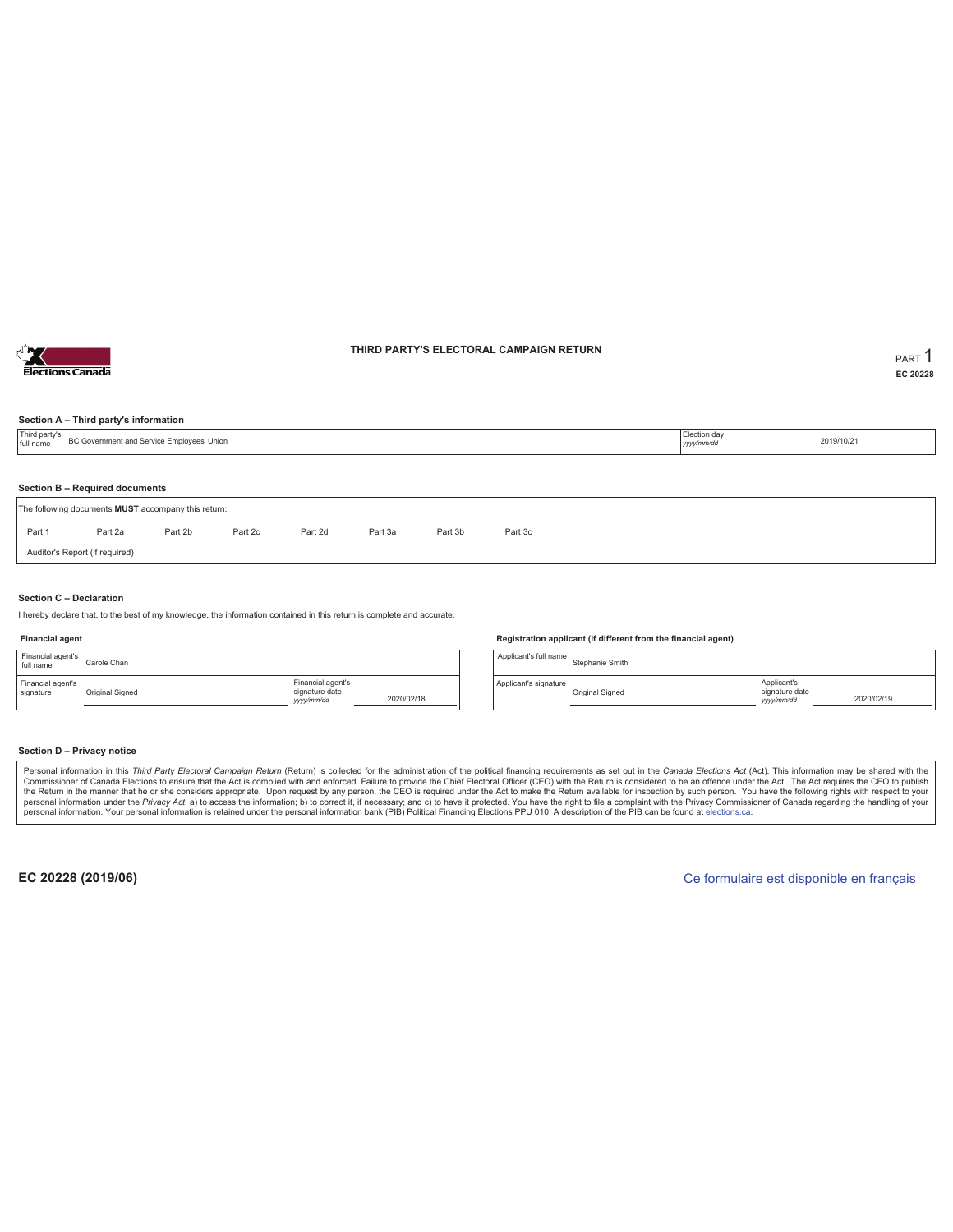

## **THIRD PARTY'S ELECTORAL CAMPAIGN RETURN Statement of monetary contributions received** PART 2a

| No.                                                                               |  | Full name | <b>Street</b><br>no. | <b>Street</b> | Apt. | City | Prov./<br>Terr. | Postal<br>code | Date<br>received<br>yyyy/mm/dd                                                 | Individual | <b>Business /</b><br>Commercial<br>organization | Government | <b>Trade union</b> | Corporation<br>capital | Unincorporated<br>without share organization or<br>association |
|-----------------------------------------------------------------------------------|--|-----------|----------------------|---------------|------|------|-----------------|----------------|--------------------------------------------------------------------------------|------------|-------------------------------------------------|------------|--------------------|------------------------|----------------------------------------------------------------|
|                                                                                   |  |           |                      |               |      |      |                 |                |                                                                                | \$         | \$                                              | \$         | \$                 | \$                     | \$                                                             |
|                                                                                   |  |           |                      |               |      |      |                 |                |                                                                                |            |                                                 |            |                    |                        |                                                                |
|                                                                                   |  |           |                      |               |      |      |                 |                |                                                                                |            |                                                 |            |                    |                        |                                                                |
|                                                                                   |  |           |                      |               |      |      |                 |                |                                                                                |            |                                                 |            |                    |                        |                                                                |
|                                                                                   |  |           |                      |               |      |      |                 |                |                                                                                |            |                                                 |            |                    |                        |                                                                |
|                                                                                   |  |           |                      |               |      |      |                 |                |                                                                                |            |                                                 |            |                    |                        |                                                                |
|                                                                                   |  |           |                      |               |      |      |                 |                |                                                                                |            |                                                 |            |                    |                        |                                                                |
|                                                                                   |  |           |                      |               |      |      |                 |                |                                                                                |            |                                                 |            |                    |                        |                                                                |
|                                                                                   |  |           |                      |               |      |      |                 |                |                                                                                |            |                                                 |            |                    |                        |                                                                |
|                                                                                   |  |           |                      |               |      |      |                 |                |                                                                                |            |                                                 |            |                    |                        |                                                                |
|                                                                                   |  |           |                      |               |      |      |                 |                |                                                                                |            |                                                 |            |                    |                        |                                                                |
|                                                                                   |  |           |                      |               |      |      |                 |                |                                                                                |            |                                                 |            |                    |                        |                                                                |
|                                                                                   |  |           |                      |               |      |      |                 |                |                                                                                |            |                                                 |            |                    |                        |                                                                |
|                                                                                   |  |           |                      |               |      |      |                 |                |                                                                                |            |                                                 |            |                    |                        |                                                                |
|                                                                                   |  |           |                      |               |      |      |                 |                |                                                                                |            |                                                 |            |                    |                        |                                                                |
|                                                                                   |  |           |                      |               |      |      |                 |                | Totals carried forward from previous page \$                                   |            |                                                 |            |                    |                        |                                                                |
|                                                                                   |  |           |                      |               |      |      |                 |                | Total amount of monetary contributions by contributors who gave over \$200 (A) |            |                                                 |            |                    |                        |                                                                |
|                                                                                   |  |           |                      |               |      |      |                 |                | Number of contributors who gave over \$200                                     |            |                                                 |            |                    |                        |                                                                |
| Total amount of monetary contributions by contributors who gave \$200 or less (B) |  |           |                      |               |      |      |                 |                |                                                                                |            |                                                 |            |                    |                        |                                                                |
| Number of contributors who gave \$200 or less                                     |  |           |                      |               |      |      |                 |                |                                                                                |            |                                                 |            |                    |                        |                                                                |
| Total amount of all monetary contributions (A+B)                                  |  |           |                      |               |      |      |                 |                |                                                                                |            |                                                 |            |                    |                        |                                                                |
|                                                                                   |  |           |                      |               |      |      |                 |                | Number of contributors who gave monetary contributions                         |            |                                                 |            |                    |                        |                                                                |

|  | <sup>1</sup> Thiro<br>l party | n c<br>s' Unior<br>$-mi$<br>NOVEES<br>$-119.17 - 12.7$<br>. | $ $ yyyy | 2019/10/21 | Page |  |  |  |  |
|--|-------------------------------|-------------------------------------------------------------|----------|------------|------|--|--|--|--|
|--|-------------------------------|-------------------------------------------------------------|----------|------------|------|--|--|--|--|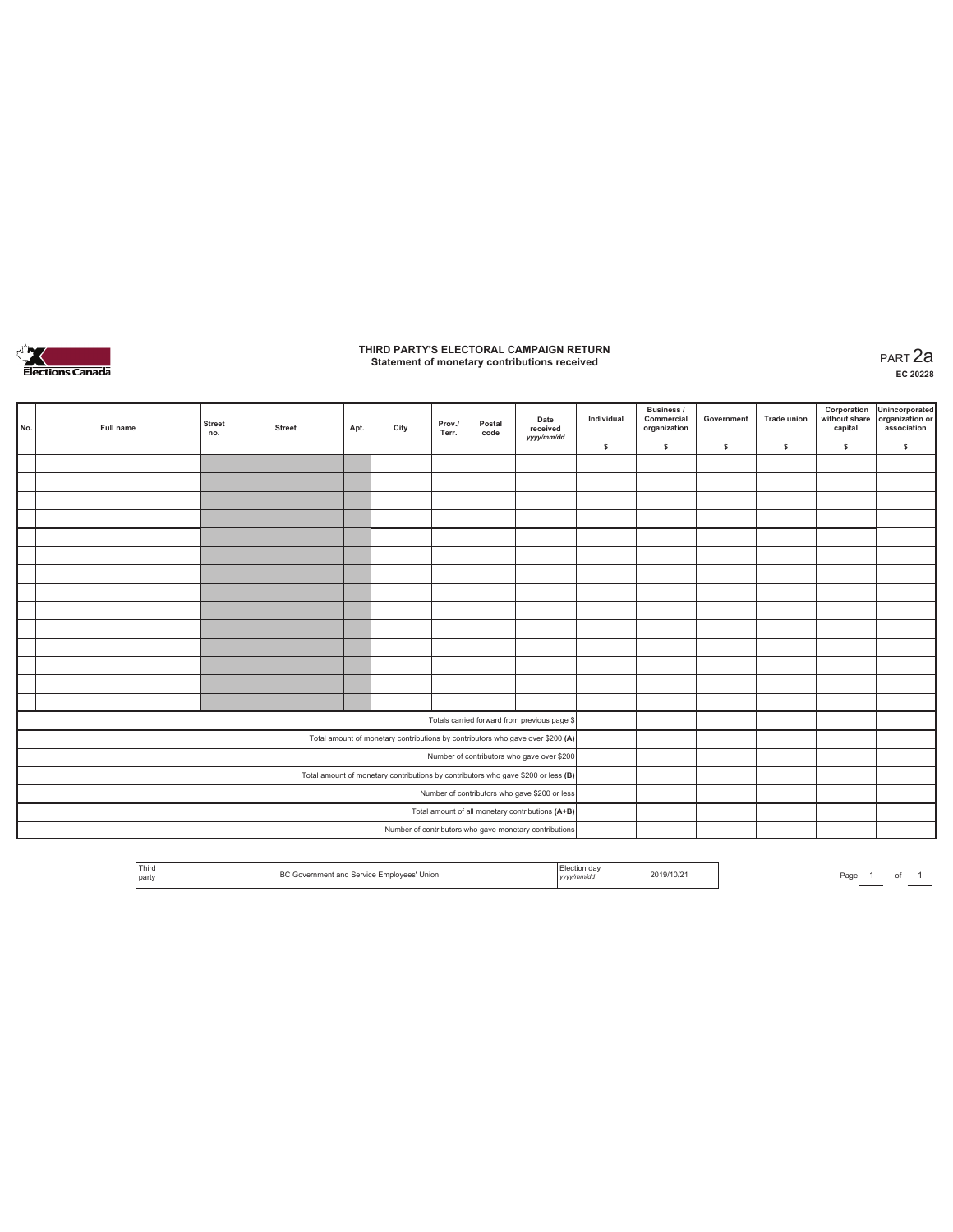

# **THIRD PARTY'S ELECTORAL CAMPAIGN RETURN Statement of non-monetary contributions received** PART 2b

| No.                                           | Full name                                                                             | <b>Street</b><br>no. | <b>Street</b> | Apt. | City | Prov./<br>Terr. | Postal<br>code | Date<br>received<br>yyyy/mm/dd                                                     | Individual | <b>Business /</b><br>Commercial<br>organization | Government | <b>Trade union</b> | Corporation<br>without share<br>capital | Unincorporated<br>organization or<br>association |
|-----------------------------------------------|---------------------------------------------------------------------------------------|----------------------|---------------|------|------|-----------------|----------------|------------------------------------------------------------------------------------|------------|-------------------------------------------------|------------|--------------------|-----------------------------------------|--------------------------------------------------|
|                                               |                                                                                       |                      |               |      |      |                 |                |                                                                                    | \$         | $\mathbb S$                                     | \$.        | \$                 | \$                                      | \$                                               |
|                                               |                                                                                       |                      |               |      |      |                 |                |                                                                                    |            |                                                 |            |                    |                                         |                                                  |
|                                               |                                                                                       |                      |               |      |      |                 |                |                                                                                    |            |                                                 |            |                    |                                         |                                                  |
|                                               |                                                                                       |                      |               |      |      |                 |                |                                                                                    |            |                                                 |            |                    |                                         |                                                  |
|                                               |                                                                                       |                      |               |      |      |                 |                |                                                                                    |            |                                                 |            |                    |                                         |                                                  |
|                                               |                                                                                       |                      |               |      |      |                 |                |                                                                                    |            |                                                 |            |                    |                                         |                                                  |
|                                               |                                                                                       |                      |               |      |      |                 |                |                                                                                    |            |                                                 |            |                    |                                         |                                                  |
|                                               |                                                                                       |                      |               |      |      |                 |                |                                                                                    |            |                                                 |            |                    |                                         |                                                  |
|                                               |                                                                                       |                      |               |      |      |                 |                |                                                                                    |            |                                                 |            |                    |                                         |                                                  |
|                                               |                                                                                       |                      |               |      |      |                 |                |                                                                                    |            |                                                 |            |                    |                                         |                                                  |
|                                               |                                                                                       |                      |               |      |      |                 |                |                                                                                    |            |                                                 |            |                    |                                         |                                                  |
|                                               |                                                                                       |                      |               |      |      |                 |                |                                                                                    |            |                                                 |            |                    |                                         |                                                  |
|                                               |                                                                                       |                      |               |      |      |                 |                |                                                                                    |            |                                                 |            |                    |                                         |                                                  |
|                                               |                                                                                       |                      |               |      |      |                 |                |                                                                                    |            |                                                 |            |                    |                                         |                                                  |
|                                               |                                                                                       |                      |               |      |      |                 |                |                                                                                    |            |                                                 |            |                    |                                         |                                                  |
|                                               |                                                                                       |                      |               |      |      |                 |                | Totals carried forward from previous page \$                                       |            |                                                 |            |                    |                                         |                                                  |
|                                               |                                                                                       |                      |               |      |      |                 |                | Total amount of non-monetary contributions by contributors who gave over \$200 (A) |            |                                                 |            |                    |                                         |                                                  |
|                                               |                                                                                       |                      |               |      |      |                 |                | Number of contributors who gave over \$200                                         |            |                                                 |            |                    |                                         |                                                  |
|                                               | Total amount of non-monetary contributions by contributors who gave \$200 or less (B) |                      |               |      |      |                 |                |                                                                                    |            |                                                 |            |                    |                                         |                                                  |
| Number of contributors who gave \$200 or less |                                                                                       |                      |               |      |      |                 |                |                                                                                    |            |                                                 |            |                    |                                         |                                                  |
|                                               |                                                                                       |                      |               |      |      |                 |                | Total amount of all non-monetary contributions (A+B)                               |            |                                                 |            |                    |                                         |                                                  |
|                                               |                                                                                       |                      |               |      |      |                 |                | Number of contributors who gave non-monetary contributions                         |            |                                                 |            |                    |                                         |                                                  |

|  | <sup>1</sup> Third<br>' party | DC <sup></sup><br>Unior<br>™™<br>. | aa<br><i>,,,,</i> | 11 (37 * |  | Pac |  |  |  |
|--|-------------------------------|------------------------------------|-------------------|----------|--|-----|--|--|--|
|--|-------------------------------|------------------------------------|-------------------|----------|--|-----|--|--|--|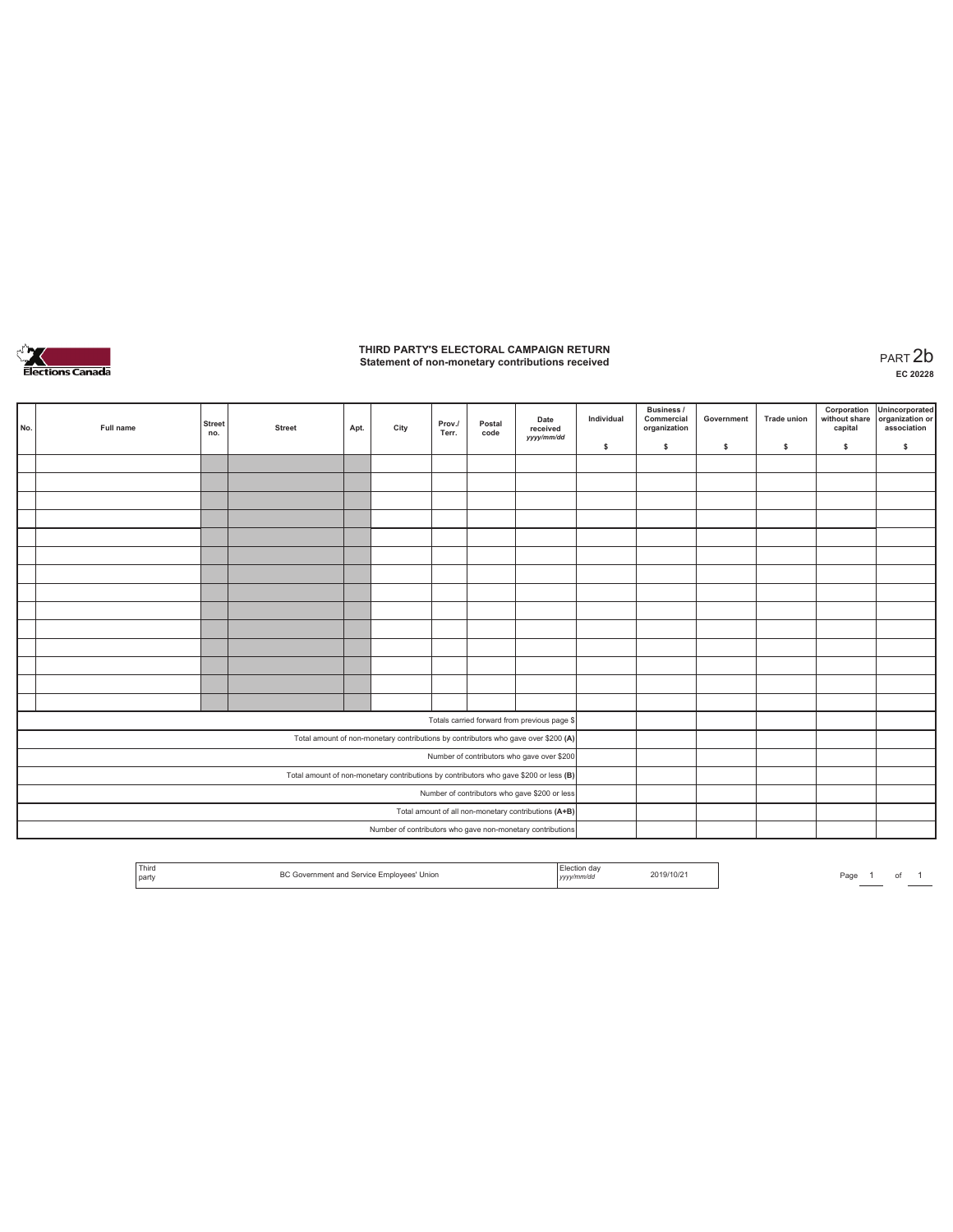

## **THIRD PARTY'S ELECTORAL CAMPAIGN RETURN Statement of operating loans received** PART 2c

**EC 20228**

| No.                                          | Full name | <b>Street</b><br>no. | <b>Street</b> | Apt. | City | Prov./<br>Terr. | Postal<br>code | Date<br>received<br>yyyy/mm/dd                                  | Individual | <b>Business /</b><br>Commercial<br>organization | Government | <b>Trade union</b> | Corporation<br>without share<br>capital | Unincorporated<br>organization or<br>association |
|----------------------------------------------|-----------|----------------------|---------------|------|------|-----------------|----------------|-----------------------------------------------------------------|------------|-------------------------------------------------|------------|--------------------|-----------------------------------------|--------------------------------------------------|
|                                              |           |                      |               |      |      |                 |                |                                                                 | \$         | \$.                                             | \$         | s                  | \$                                      | $\mathbb S$                                      |
|                                              |           |                      |               |      |      |                 |                |                                                                 |            |                                                 |            |                    |                                         |                                                  |
|                                              |           |                      |               |      |      |                 |                |                                                                 |            |                                                 |            |                    |                                         |                                                  |
|                                              |           |                      |               |      |      |                 |                |                                                                 |            |                                                 |            |                    |                                         |                                                  |
|                                              |           |                      |               |      |      |                 |                |                                                                 |            |                                                 |            |                    |                                         |                                                  |
|                                              |           |                      |               |      |      |                 |                |                                                                 |            |                                                 |            |                    |                                         |                                                  |
|                                              |           |                      |               |      |      |                 |                |                                                                 |            |                                                 |            |                    |                                         |                                                  |
|                                              |           |                      |               |      |      |                 |                |                                                                 |            |                                                 |            |                    |                                         |                                                  |
|                                              |           |                      |               |      |      |                 |                |                                                                 |            |                                                 |            |                    |                                         |                                                  |
|                                              |           |                      |               |      |      |                 |                |                                                                 |            |                                                 |            |                    |                                         |                                                  |
|                                              |           |                      |               |      |      |                 |                |                                                                 |            |                                                 |            |                    |                                         |                                                  |
|                                              |           |                      |               |      |      |                 |                |                                                                 |            |                                                 |            |                    |                                         |                                                  |
|                                              |           |                      |               |      |      |                 |                |                                                                 |            |                                                 |            |                    |                                         |                                                  |
|                                              |           |                      |               |      |      |                 |                |                                                                 |            |                                                 |            |                    |                                         |                                                  |
|                                              |           |                      |               |      |      |                 |                |                                                                 |            |                                                 |            |                    |                                         |                                                  |
|                                              |           |                      |               |      |      |                 |                | Totals carried forward from previous page \$                    |            |                                                 |            |                    |                                         |                                                  |
|                                              |           |                      |               |      |      |                 |                | Total amount of loans by lenders who provided over \$200 (A)    |            |                                                 |            |                    |                                         |                                                  |
|                                              |           |                      |               |      |      |                 |                | Number of lenders who provided over \$200                       |            |                                                 |            |                    |                                         |                                                  |
|                                              |           |                      |               |      |      |                 |                | Total amount of loans by lenders who provided \$200 or less (B) |            |                                                 |            |                    |                                         |                                                  |
| Number of lenders who provided \$200 or less |           |                      |               |      |      |                 |                |                                                                 |            |                                                 |            |                    |                                         |                                                  |
|                                              |           |                      |               |      |      |                 |                | Total amount of all loans (A+B)                                 |            |                                                 |            |                    |                                         |                                                  |
|                                              |           |                      |               |      |      |                 |                | Number of all lenders who provided loans                        |            |                                                 |            |                    |                                         |                                                  |

| <sup>1</sup> Third<br>d Service Emplovees' Union<br>ernment and<br>I party | .tion day<br>yyyy/mm/dd | .<br>2019/10/2 <sup>.</sup><br>the contract of the contract of |  |
|----------------------------------------------------------------------------|-------------------------|----------------------------------------------------------------|--|
|----------------------------------------------------------------------------|-------------------------|----------------------------------------------------------------|--|

Page  $1$  of  $1$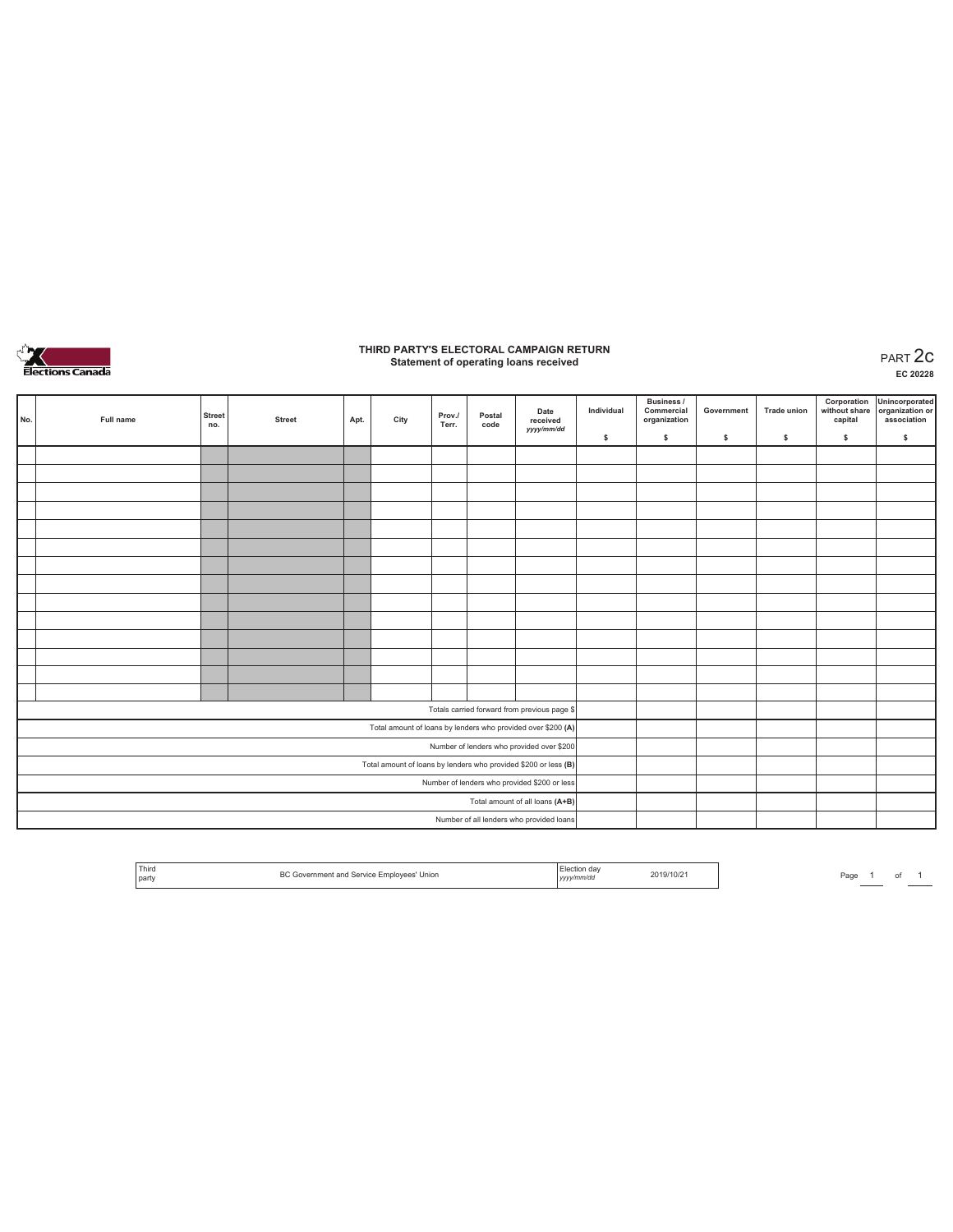

### **THIRD PARTY'S ELECTORAL CAMPAIGN RETURN Summary of inflows** PART 2d

| No.   | Type of contributor / lender                 | Monetary<br>contributions<br>(Part 2a)<br>\$ | Non-monetary<br>contributions<br>(Part 2b)<br>\$ | Loans<br>(Part 2c)<br>s | Total<br>\$ | Number of<br>contributors and<br>lenders |
|-------|----------------------------------------------|----------------------------------------------|--------------------------------------------------|-------------------------|-------------|------------------------------------------|
| 1.    | Individuals                                  |                                              |                                                  |                         |             |                                          |
| 2.    | Businesses / Commercial organizations        |                                              |                                                  |                         |             |                                          |
| 3.    | Governments                                  |                                              |                                                  |                         |             |                                          |
| 4.    | Trade unions                                 |                                              |                                                  |                         |             |                                          |
| 5.    | Corporations without share capital           |                                              |                                                  |                         |             |                                          |
| 6.    | Unincorporated organizations or associations |                                              |                                                  |                         |             |                                          |
| 7.    | Total (items 1 to 6)                         |                                              |                                                  |                         |             |                                          |
| Total |                                              |                                              |                                                  |                         |             |                                          |
| 8.    | Amount of third party's resources used       |                                              |                                                  |                         |             |                                          |
| 9.    | Grand total (items 7 and 8)                  |                                              |                                                  |                         |             |                                          |

| Third        | Government and Service Employees' Union | Flection day | 2019/10/2 |
|--------------|-----------------------------------------|--------------|-----------|
| <b>Darty</b> | ے ت                                     | yyyy/mm/dd   |           |
|              |                                         |              |           |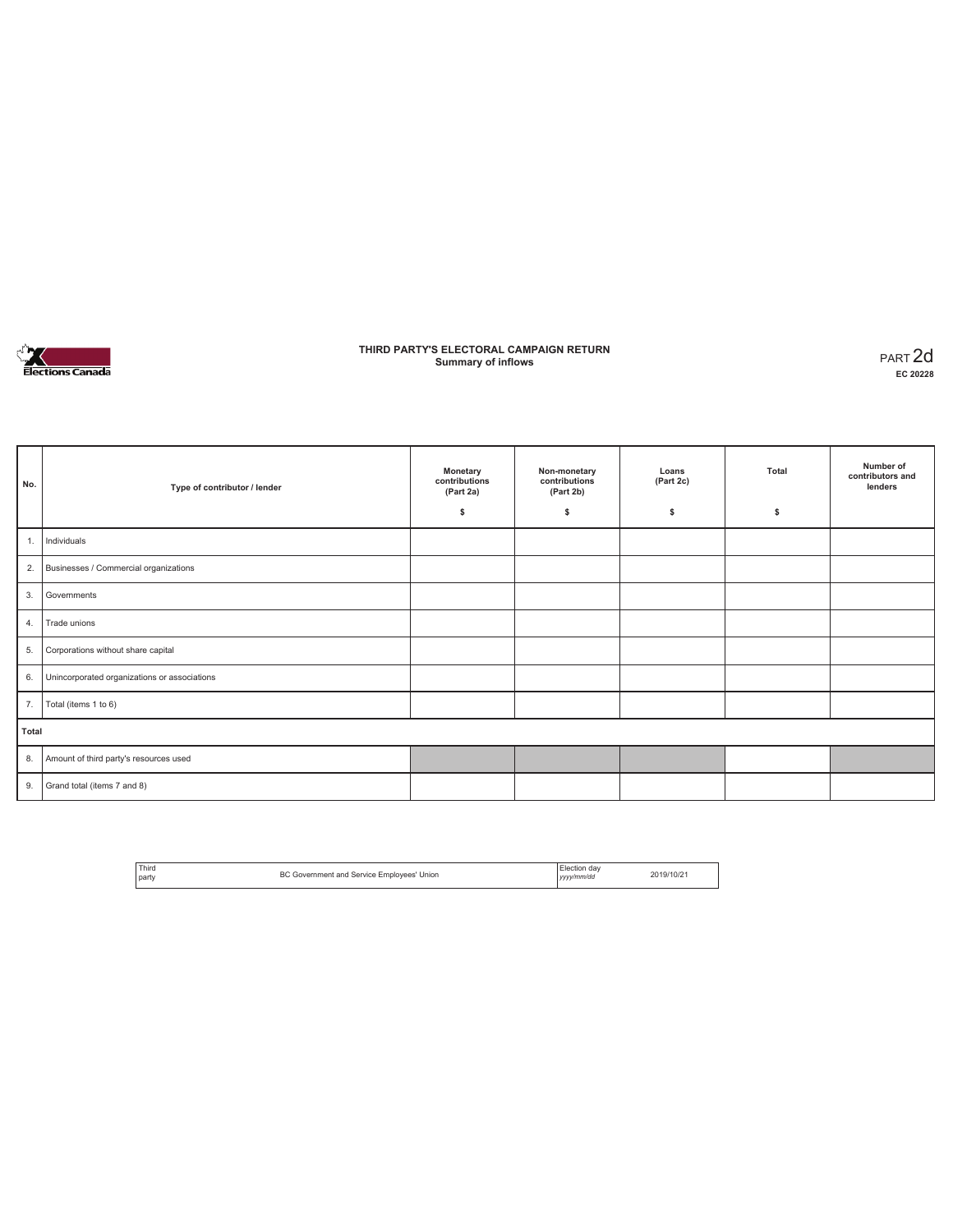

#### **THIRD PARTY'S ELECTORAL CAMPAIGN RETURN Statement of expenses incurred for regulated activities that take place during the pre-election period**  *(Only applicable to a fixed-date general election)*

PART 3a **EC 20228**

For a list of expense types, expense categories and expense subcategories, refer to Annex II in the Instructions.

| No. | Date<br>incurred<br>yyyy/mm/dd | ED Code<br>(if applicable) | Supplier | <b>Expense type</b> | Expense<br>category | Expense<br>subcategory | Starting date<br>of activity,<br>advertisement<br>advertisement<br>dvertisement<br>dvertisement<br>dvertisement<br>dvertisement<br>dvertisement<br>dvertisement<br>dvertisement<br>dvertisement<br>dvertisement<br>dvertisement<br>dvertisement<br>dvertisem<br>or survey<br>yyyy/mm/dd | or survey<br>yyyy/mm/dd | Place of activity or<br>advertisement        | <b>Expense amount</b><br>\$ |
|-----|--------------------------------|----------------------------|----------|---------------------|---------------------|------------------------|-----------------------------------------------------------------------------------------------------------------------------------------------------------------------------------------------------------------------------------------------------------------------------------------|-------------------------|----------------------------------------------|-----------------------------|
|     |                                |                            |          |                     |                     |                        |                                                                                                                                                                                                                                                                                         |                         |                                              |                             |
|     |                                |                            |          |                     |                     |                        |                                                                                                                                                                                                                                                                                         |                         |                                              |                             |
|     |                                |                            |          |                     |                     |                        |                                                                                                                                                                                                                                                                                         |                         |                                              |                             |
|     |                                |                            |          |                     |                     |                        |                                                                                                                                                                                                                                                                                         |                         |                                              |                             |
|     |                                |                            |          |                     |                     |                        |                                                                                                                                                                                                                                                                                         |                         |                                              |                             |
|     |                                |                            |          |                     |                     |                        |                                                                                                                                                                                                                                                                                         |                         |                                              |                             |
|     |                                |                            |          |                     |                     |                        |                                                                                                                                                                                                                                                                                         |                         |                                              |                             |
|     |                                |                            |          |                     |                     |                        |                                                                                                                                                                                                                                                                                         |                         |                                              |                             |
|     |                                |                            |          |                     |                     |                        |                                                                                                                                                                                                                                                                                         |                         |                                              |                             |
|     |                                |                            |          |                     |                     |                        |                                                                                                                                                                                                                                                                                         |                         |                                              |                             |
|     |                                |                            |          |                     |                     |                        |                                                                                                                                                                                                                                                                                         |                         |                                              |                             |
|     |                                |                            |          |                     |                     |                        |                                                                                                                                                                                                                                                                                         |                         |                                              |                             |
|     |                                |                            |          |                     |                     |                        |                                                                                                                                                                                                                                                                                         |                         |                                              |                             |
|     |                                |                            |          |                     |                     |                        |                                                                                                                                                                                                                                                                                         |                         |                                              |                             |
|     |                                |                            |          |                     |                     |                        |                                                                                                                                                                                                                                                                                         |                         |                                              |                             |
|     |                                |                            |          |                     |                     |                        |                                                                                                                                                                                                                                                                                         |                         |                                              |                             |
|     |                                |                            |          |                     |                     |                        |                                                                                                                                                                                                                                                                                         |                         |                                              |                             |
|     |                                |                            |          |                     |                     |                        |                                                                                                                                                                                                                                                                                         |                         | Totals carried forward from previous page \$ |                             |
|     |                                |                            |          |                     |                     |                        |                                                                                                                                                                                                                                                                                         |                         | Total \$                                     |                             |

| ' Third<br>Union<br>I Service Employees'<br>and<br><b>Primer</b><br>l partv | ∟lection dav<br>vv/mm/da | 2019/10/21 |
|-----------------------------------------------------------------------------|--------------------------|------------|
|-----------------------------------------------------------------------------|--------------------------|------------|

Page  $\frac{1}{\phantom{1}}$  of  $\frac{1}{\phantom{1}}$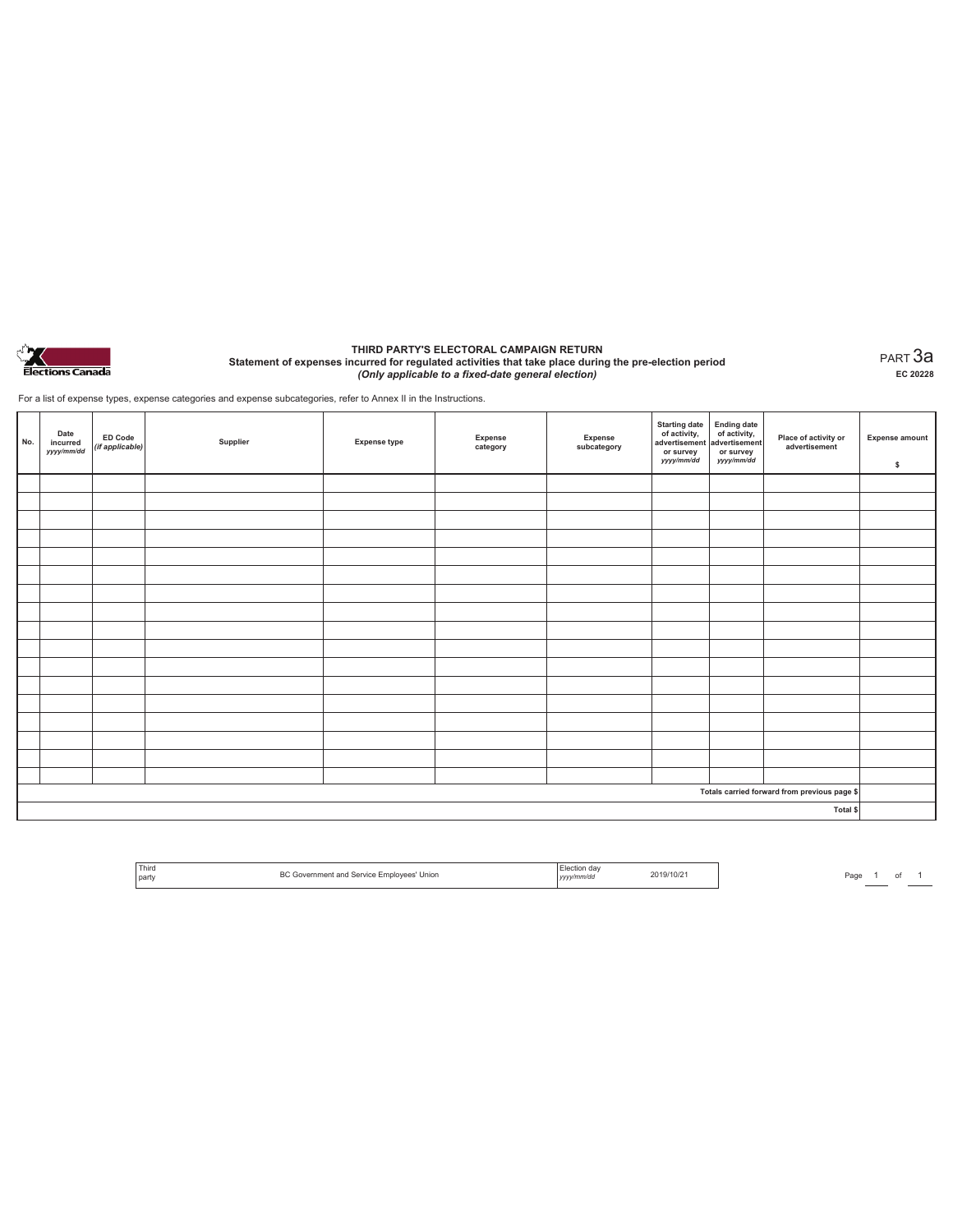

# **THIRD PARTY'S ELECTORAL CAMPAIGN RETURN Statement of expenses incurred for regulated activities that take place during the election period** PART 3b

**EC 20228**

For a list of expense types, expense categories and expense subcategories, refer to Annex II in the Instructions.

| No.                                          | Date<br>incurred<br>yyyy/mm/dd | <b>ED Code</b><br>(if applicable) | Supplier | <b>Expense type</b> | Expense<br>category | Expense<br>subcategory | Starting date<br>of activity,<br>advertisement<br>or survey<br>yyyy/mm/dd | Ending date<br>of activity,<br>advertisement<br>or survey<br>yyyy/mm/dd | Place of activity or<br>advertisement | <b>Expense amount</b><br>\$ |
|----------------------------------------------|--------------------------------|-----------------------------------|----------|---------------------|---------------------|------------------------|---------------------------------------------------------------------------|-------------------------------------------------------------------------|---------------------------------------|-----------------------------|
|                                              |                                |                                   |          |                     |                     |                        |                                                                           |                                                                         |                                       |                             |
|                                              |                                |                                   |          |                     |                     |                        |                                                                           |                                                                         |                                       |                             |
|                                              |                                |                                   |          |                     |                     |                        |                                                                           |                                                                         |                                       |                             |
|                                              |                                |                                   |          |                     |                     |                        |                                                                           |                                                                         |                                       |                             |
|                                              |                                |                                   |          |                     |                     |                        |                                                                           |                                                                         |                                       |                             |
|                                              |                                |                                   |          |                     |                     |                        |                                                                           |                                                                         |                                       |                             |
|                                              |                                |                                   |          |                     |                     |                        |                                                                           |                                                                         |                                       |                             |
|                                              |                                |                                   |          |                     |                     |                        |                                                                           |                                                                         |                                       |                             |
|                                              |                                |                                   |          |                     |                     |                        |                                                                           |                                                                         |                                       |                             |
|                                              |                                |                                   |          |                     |                     |                        |                                                                           |                                                                         |                                       |                             |
|                                              |                                |                                   |          |                     |                     |                        |                                                                           |                                                                         |                                       |                             |
|                                              |                                |                                   |          |                     |                     |                        |                                                                           |                                                                         |                                       |                             |
|                                              |                                |                                   |          |                     |                     |                        |                                                                           |                                                                         |                                       |                             |
|                                              |                                |                                   |          |                     |                     |                        |                                                                           |                                                                         |                                       |                             |
|                                              |                                |                                   |          |                     |                     |                        |                                                                           |                                                                         |                                       |                             |
|                                              |                                |                                   |          |                     |                     |                        |                                                                           |                                                                         |                                       |                             |
|                                              |                                |                                   |          |                     |                     |                        |                                                                           |                                                                         |                                       |                             |
| Totals carried forward from previous page \$ |                                |                                   |          |                     |                     |                        |                                                                           |                                                                         |                                       |                             |
| Total \$                                     |                                |                                   |          |                     |                     |                        |                                                                           |                                                                         |                                       |                             |

| Third<br>party | $\sim$<br>Union<br>Fmnlov<br>lovees<br>vice | $\mathbf{u}$<br>v/mm/dc<br>,,,,, | 2019/10/2 |
|----------------|---------------------------------------------|----------------------------------|-----------|
|                |                                             |                                  |           |

Page  $1$  of  $1$